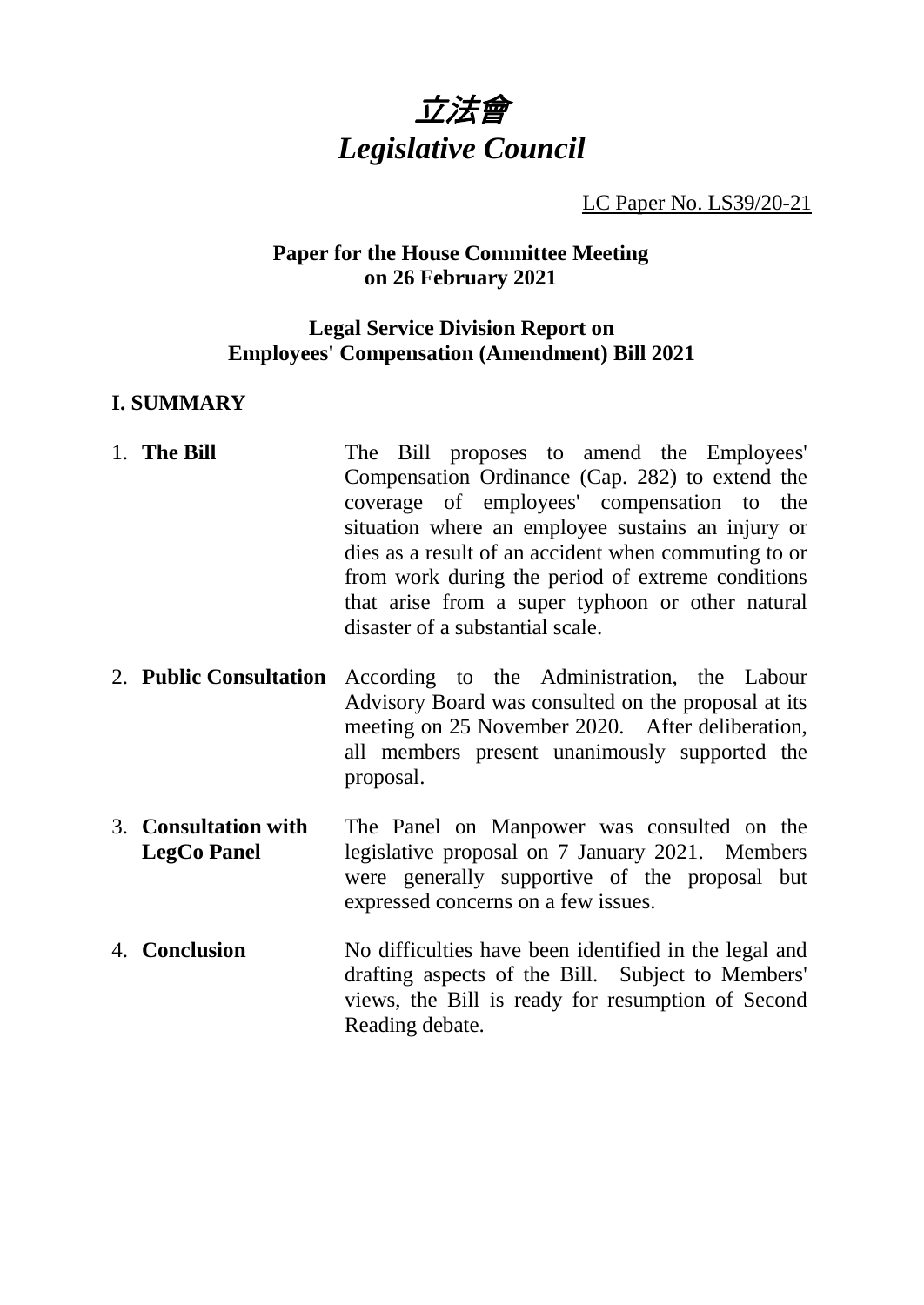# **II. REPORT**

The date of First Reading of the Bill is 24 February 2021. Members may refer to the Legislative Council ("LegCo") Brief (File Ref.: LD ECS1/50/27 (C)) issued by the Labour and Welfare Bureau on 17 February 2021 for further details.

# **Object of the Bill**

2. The Bill proposes to amend the Employees' Compensation Ordinance (Cap. 282) to provide that an accident that happens to an employee when the employee is travelling between the employee's place of residence and place of work within the period specified in an extreme conditions announcement is deemed to arise out of and in the course of the employee's employment, as in the case where the employee so travels within the duration of a gale warning or rainstorm warning (as provided in Cap. 282).

# **Provisions of the Bill**

Amendments to extend the coverage of employees' compensation under section 5 of the Employees' Compensation Ordinance (Cap. 282)

3. Under the existing section 5 of Cap. 282, if in any employment, personal injury by accident arising out of and in the course of the employment is caused to an employee, his employer shall be liable to pay compensation in accordance with Cap. 282. Under section  $5(4)(f)$  of Cap. 282, an accident to an employee shall be deemed to arise out of and in the course of the employee's employment if it happens to an employee when, within the duration of a gale warning (i.e. a Typhoon Warning Signal No. 8 or above is in force) or of a rainstorm warning (i.e. a Red or Black Rainstorm Warning is in force), the employee is travelling from his place of residence to his place of work by a direct route within a period of four hours before the time of commencement of his working hours for that day, or from his place of work to his place of residence within a period of four hours after the time of cessation of his working hours for that day.

4. The Bill proposes to amend section 5(4)(f) of Cap. 282 to extend the coverage of employees' compensation to the situation where an employee sustains an injury or dies as a result of an accident when the employee is travelling between the employee's place of residence and his place of work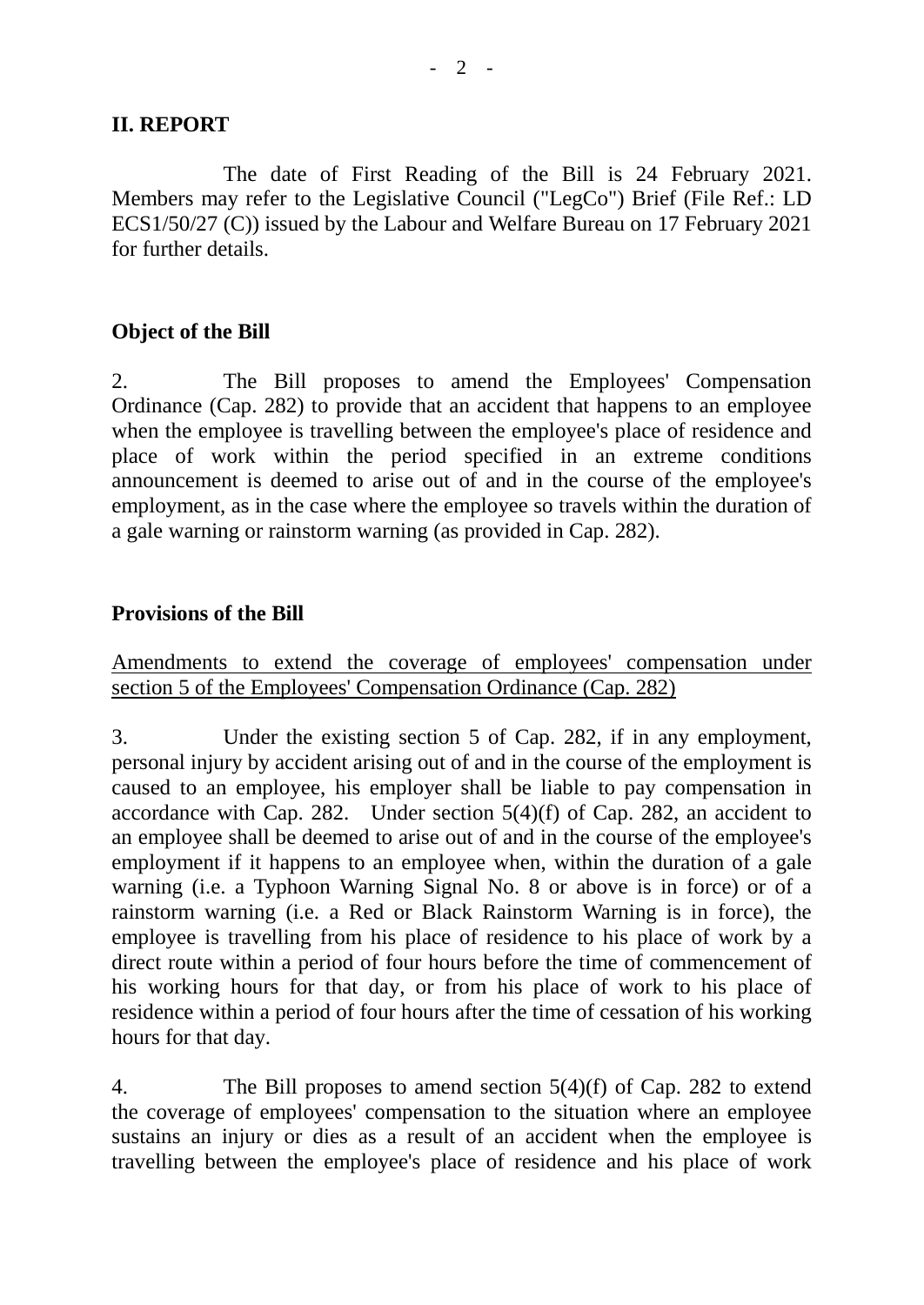within the period during which extreme conditions exist as specified in an extreme conditions announcement.

5. Under the Bill, "extreme conditions announcement" is defined to mean an announcement made by the Chief Secretary for Administration stating the existence of extreme conditions that arise from a super typhoon or other natural disaster of a substantial scale during the period (including any extended period) specified in the announcement. The term "super typhoon" refers to a typhoon that has a maximum sustained wind speed of 185km/h or above near its centre.

6. According to paragraphs 5 and 6 of the LegCo Brief, the Bill, if enacted, would afford employees' compensation protection to employees travelling to or from their workplaces during the extreme conditions on par with that under Typhoon Warning Signal No. 8 or above or the Red or Black Rainstorm Warning as provided under the existing Cap. 282.

#### Commencement

7. The Bill, if passed, would come into operation on a day to be appointed by the Secretary for Labour and Welfare by notice published in the Gazette.

# **Public Consultation**

8. According to paragraph 11 of the LegCo Brief, the Labour Advisory Board was consulted on the proposal at its meeting on 25 November 2020. After deliberation, all members present unanimously supported the proposal.

# **Consultation with LegCo Panel**

9. As advised by the Clerk to the Panel on Manpower, the Panel was briefed on the proposal on 7 January 2021. Members were generally supportive of the proposal, though some members expressed concerns about the impact of the proposal on the premium level of employees' compensation insurance and the work arrangements under extreme conditions.